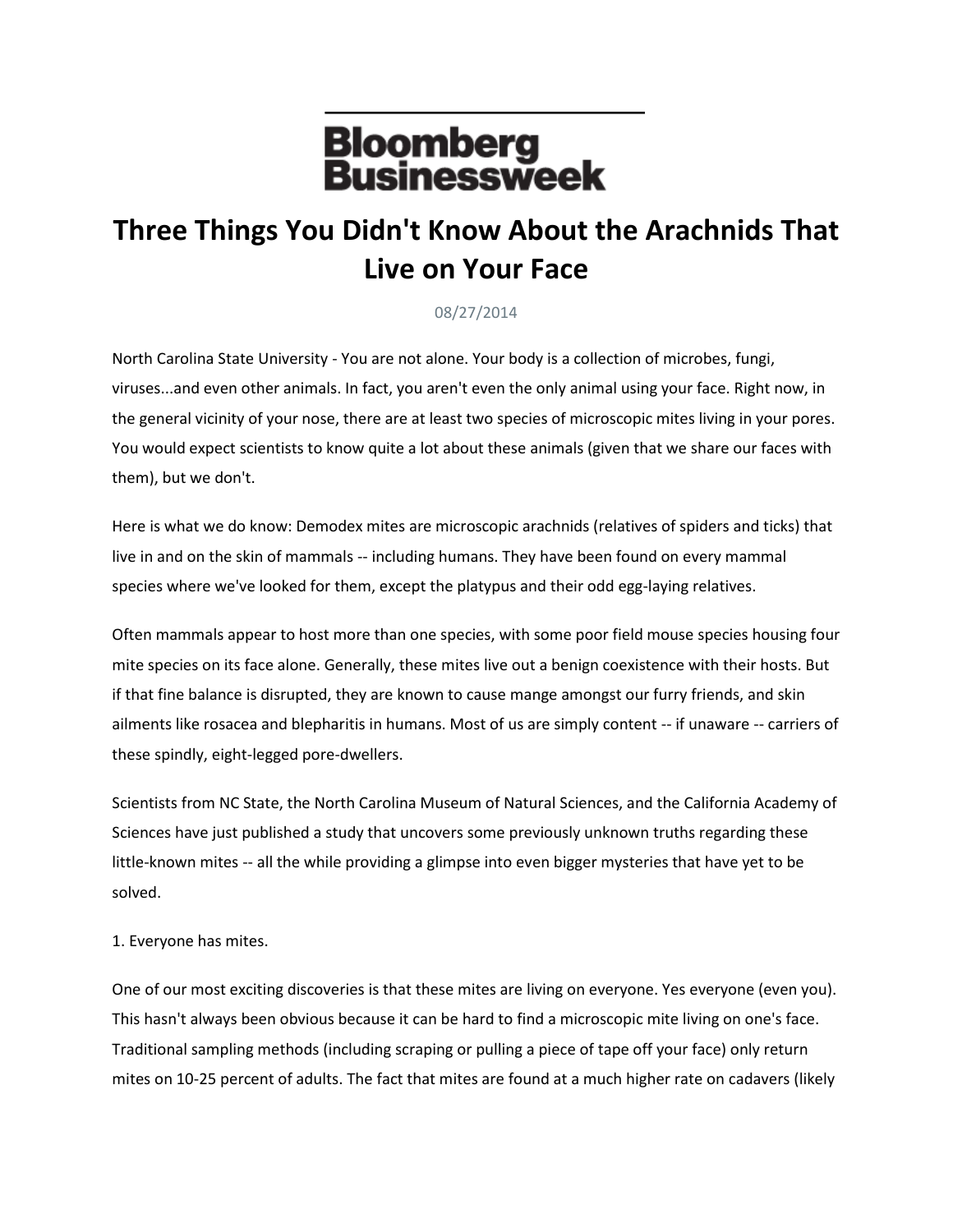because the dead are easier to sample more extensively and intrusively) was a hint that they might be much more ubiquitous.

As it turns out, you don't have to actually see a mite to detect its presence. Dan Fergus, a mite molecular biologist at the North Carolina Museum of Natural Sciences, discovered that mite DNA could be sequenced from face scrapings regardless of whether a mite could be found under the microscope. And mite DNA was sequenced from every adult we sampled. Meaning that if you let us scrape your face, we'd find mite DNA on you as well. And where mite DNA is found, you'll find mites.

2. Humans host two mite species that aren't closely related to each other.

Demodex brevis. Image: Dan Fergus and Megan Thoemmes. Click to enlarge.

One of the most intriguing (and unsolved) face mite mysteries is how humans acquired these beasties. Perhaps these mites are a model system of co-evolution. It's possible that as every species of mammal evolved, so did their mites -- each one particularly adapted to its changed environs. In such a case, we would expect that we acquired our mites from our ape ancestors, and that the two species of human mites would be more closely related to each other than to any other mite species.

However, we've learned that the two mite species on our faces Demodex folliculorum (the long skinny one, pictured at the top of this post) and Demodex brevis (the short, chubby one, photo to the right) are actually not very close relatives to each other at all. Our analyses actually show that brevis is more closely related to dog mites than to folliculorum , the other human mite. This is interesting because it shows us that humans have acquired each of these mite species in different ways, and that there are two separate histories of how each of these mite species came to be on our face.

Though we don't have enough evidence to say that we got one of our mites from man's best friend, it does seem possible that one of the domestic animal species that we've long shared our lives with (be it dogs, goats or otherwise) may have gifted us their mites.

3. Mites can tell us about the historical divergence of human populations

How we acquired our mites is just one part of the story. We are also curious about how our mite species have evolved since they became our constant companions.

Demodex have likely been living with us for a long, long time; as early humans walked out of Africa and found their way around the globe, they probably carried their mites with them. So we want to know if